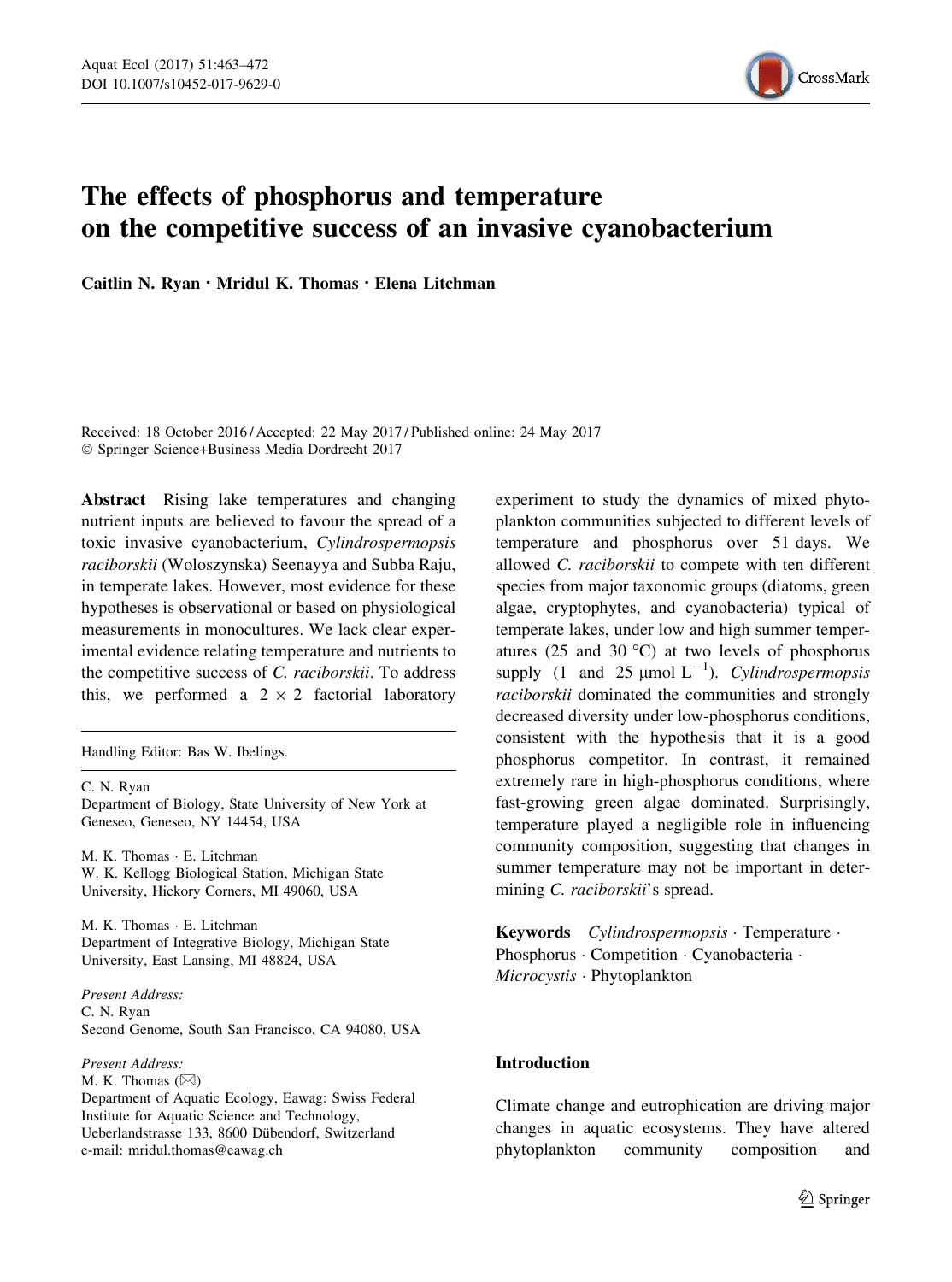decreased their diversity, most obviously by driving increases in harmful algal blooms (HABs) (Heisler et al. [2008;](#page-8-0) Paerl and Huisman [2009;](#page-8-0) Kosten et al. [2012\)](#page-8-0). These changes in composition and diversity may impair the ecosystem functioning of the phytoplankton community and also influence higher trophic levels by altering food availability and toxin concentrations (da Costa et al. [2013](#page-8-0)). They have also been implicated in the spread of invasive species, including microbes, by favouring the growth of species originating in very different environments (Litchman [2010](#page-8-0)). One species of particular concern is the potentially toxic freshwater cyanobacterium Cylindrospermopsis raciborskii, a nitrogen-fixing HAB former spreading through temperate lakes around the world (Padisák [1997;](#page-8-0) Isvánovics et al. [2000;](#page-8-0) Burford et al. [2016](#page-8-0)). Cylindrospermopsis raciborskii is responsible for multiple cases of human poisoning and animal mortality (Hawkins et al. [1985\)](#page-8-0), and understanding the drivers behind its competitive success and recent invasion are important goals for protecting human health.

Cylindrospermopsis raciborskii has a number of traits that have contributed to its success, including the ability to fix nitrogen facultatively, tolerate low light, produce akinetes, compete strongly for phosphorus, tolerate high temperatures, allelopathy, and buoyancy (Padisák [1997](#page-8-0); Isvánovics et al. [2000](#page-8-0); Shafik et al. [2001;](#page-8-0) Briand et al. [2004](#page-8-0); Figueredo et al. [2007;](#page-8-0) Wu et al. [2009;](#page-9-0) Moisander et al. [2012](#page-8-0); Rzymski et al. [2014;](#page-8-0) Soares et al. [2013](#page-8-0); Burford et al. [2016;](#page-8-0) Thomas and Litchman [2016](#page-9-0)). However, none of these traits clearly explains why its invasion has been so recent. A number of hypotheses have been put forth to explain this, including (1) lake warming as a result of climate change opening up new habitable environments (Briand et al. [2004;](#page-8-0) Sinha et al. [2012\)](#page-8-0), (2) recent selection producing C. raciborskii strains that can tolerate the cold temperatures and lower light levels characteristic of temperate lakes (Briand et al. [2004](#page-8-0)), and (3) anthropogenic dispersal extending the species' range into temperate regions. Despite temperature being a major factor in two of these three hypotheses, competitive success is most probably influenced by its ability to grow at low levels of limiting resources such as phosphorus or light (Tilman [1977](#page-9-0), [1982\)](#page-9-0). Crucially, few studies have examined how changes in specific environmental variables influence C. raciborskii in competition with other species, and fewer still have

examined how multiple environmental variables interact to influence its competitive ability (Sinha et al. [2012\)](#page-8-0). Since such interactions strongly influence growth rate, nutrient uptake rates, and other physiological traits in phytoplankton, including C. raciborskii (Reay et al. [1999;](#page-8-0) Wu et al. [2012a](#page-9-0); Kehoe et al. [2015;](#page-8-0) Thomas and Litchman [2016](#page-9-0)), it is highly likely that competitive ability and invasibility are environment dependent (Marinho et al. [2013](#page-8-0)). Therefore, understanding the conditions under which C. raciborskii will succeed requires us to examine how the invader performs while competing against a diverse community. Microcosm experiments with mixed communities are a valuable tool with which to address questions such as these, and experiments with phytoplankton have been used extensively to develop and test ecological theory (Tilman [1977](#page-9-0); Tilman and Kiesling [1984;](#page-9-0) Grover [1988,](#page-8-0) [1991](#page-8-0)). Patterns in microcosm experiments have been shown to predict those in natural systems well (Tilman [1977;](#page-9-0) Drake et al. [1996](#page-8-0); Smith et al. [2005\)](#page-8-0). However, few such experiments have been performed with invasive microbes (but see Sperfeld et al. [2010](#page-8-0); Chislock et al. [2014\)](#page-8-0). Examining interactions between temperature and nutrients in such experiments is particularly important, because both variables are undergoing strong changes in the environment, and because traits determining competition for nutrients are highly temperature-dependent (Tilman et al. [1981\)](#page-9-0).

We performed a  $2 \times 2$  factorial laboratory experiment (three replicates per treatment combination) to examine how changes in peak summer temperature (25 and 30  $^{\circ}$ C) and phosphate concentrations (1 and 25 µmol  $L^{-1}$ ) influence the competitive success of C. raciborskii and the diversity of the phytoplankton community. We assume that species compete by depleting limiting resources, consistent with an extensive body of theory and experimentation (Tilman [1982\)](#page-9-0). In our case, the limiting resource is expected to be phosphorus in our low-phosphorus treatments, but other resources (such as nitrogen or light) may limit growth in the high-phosphorus treatments. The lower temperature corresponds to peak summer temperatures in moderately-sized temperate lakes. The higher temperature may be reached in these lakes later this century as a result of warming and is already reached in many shallow lakes (de Stasio et al. [1996](#page-8-0)). Cylindrospermopsis raciborskii competed with an assembled laboratory phytoplankton community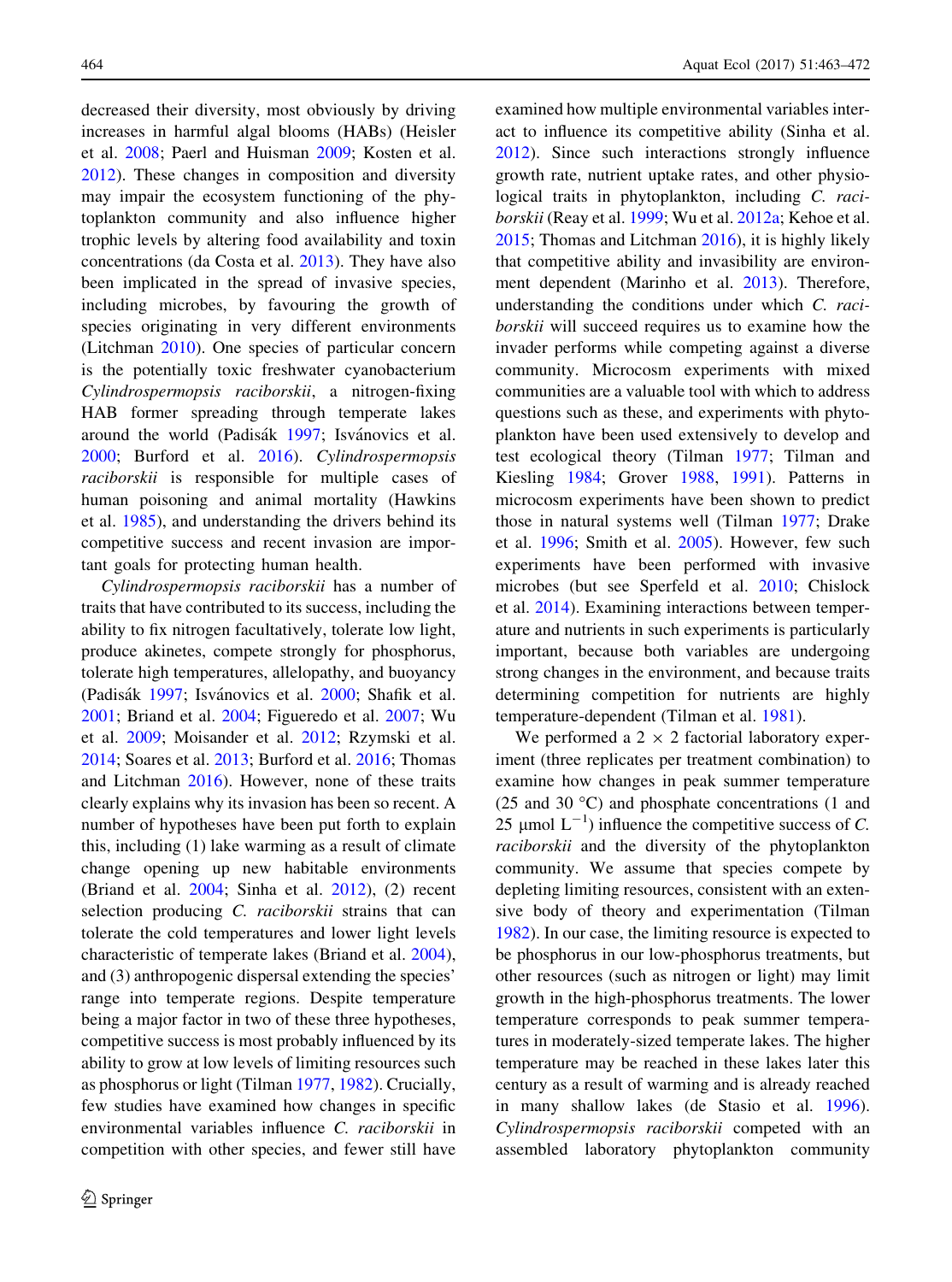consisting of ten species, from four major phytoplankton functional groups: diatoms (Asterionella formosa, Fragilaria crotonensis, Synedra acus), chlorophytes (Chlamydomonas reinhardtii, Scenedesmus quadricauda, Ankistrodesmus falcatus), cryptophytes (Rhodomonas sp., Cryptomonas ovata), and cyanobacteria (Planktothrix sp., Microcystis aeruginosa). These ten species are native to many temperate lakes and are likely to be encountered by C. raciborskii following its invasion. We tracked the dynamics of the community over 51 days, sampling the community every 3 days.

# Materials and methods

The isolates we used were largely obtained from culture collections with the exception of C. raciborskii strain IN (isolated in 2005 from Lake Lemon, IN, USA), which was provided to us by Dr. Carole Lembi, Purdue University, and Microcystis aeruginosa strain Gull B-00, provided to us by Dr. Alan Wilson Auburn University. The remaining strains were Fragilaria crotonensis (UTEX strain LB FD496), Synedra acus (UTEX strain LB FD340), Asterionella formosa (provenance unknown), Chlamydomonas reinhardtii (CBSC strain 2935), Scenedesmus quadricauda (UTEX strain 614), Ankistrodesmus falcatus (provenance unknown), Rhodomonas minuta (UTCC strain 344), Cryptomonas ovata (UTEX strain LB 2783), and Planktothrix rubescens (UTCC strain 507). Isolates were not axenic. Despite differences in isolation location, we expect that competition between these strains will be informative about outcomes in natural systems because there is little evidence for local adaptation in competitive traits within species, i.e. traits appear to be conserved at a species level (Thomas et al. [2012;](#page-9-0) Boyd et al. [2013\)](#page-7-0). However, it is possible that adaptation to enriched laboratory conditions in some of these strains influenced community dynamics; community experiments should ideally be performed with recently isolated strains, but this is often not feasible.

## Experimental set-up

We performed a  $2 \times 2$  factorial experiment with three replicates for each treatment combination, for a total of 12 communities. Temperatures were  $30^{\circ}$ C (high) and 25  $\degree$ C (low), and phosphorus concentrations in the supplied medium were 25  $\mu$ mol L<sup>-1</sup> (high) and 1 µmol  $L^{-1}$  (low). All communities were grown in 50% WC medium (Guillard [1975\)](#page-8-0) with a nitrate concentration of 500  $\mu$ mol L<sup>-1</sup> and a silicate concentration of 100  $\mu$ mol L<sup>-1</sup>. The experiment was performed using an irradiance level of 100  $\mu$ E m<sup>-2</sup> s<sup>-1</sup> and a 14:10 light/dark cycle. All species were acclimated to their experimental temperature and phosphate conditions for one week before the experiment. Cultures were only diluted during this week if they reached high densities, which would have reflected a decrease in the phosphate concentration. During this acclimation period, some species increased in density and others remained approximately constant, but none experienced clear population declines, indicating that survival in these conditions was possible for all species.

Each community was inoculated with an approximately equal concentration (in terms of biovolume) of all species, 240.9  $\mu$ m<sup>3</sup> mL<sup>-1</sup> in 250 mL of 50% WC medium (Guillard [1975\)](#page-8-0), maintained in 500-mL glass conical flasks. This concentration was chosen based on the maximum concentration obtained in the acclimated monocultures of the most dilute species, Synedra acus. After communities were mixed initially, they were immediately returned to their treatment conditions. Growth media was replaced daily to achieve a semi-continuous culture with a dilution rate of 0.2 day<sup>-1</sup>. Flasks were shaken by hand daily to prevent the influence of spatial structure (e.g. light and nutrient gradients) within the flasks. No wall growth was observed over the course of the experiment. Every 3 days, the volume removed during dilution was preserved for microscopic analysis using Lugol's solution.

#### Quantifying species dynamics through microscopy

Microscopic inspection of preserved samples showed that cell biovolume changed strongly between treatments and through time (data not shown). This change in biovolume was particularly noticeable for C. raciborskii in the low-phosphorus treatments. This made it impossible to use a standard (species-specific) formula to calculate the biovolume contribution of each species based on cell counts; such a comparison would have required characterising the mean biovolume of each species in each community at every time point. Therefore, though expressing our results in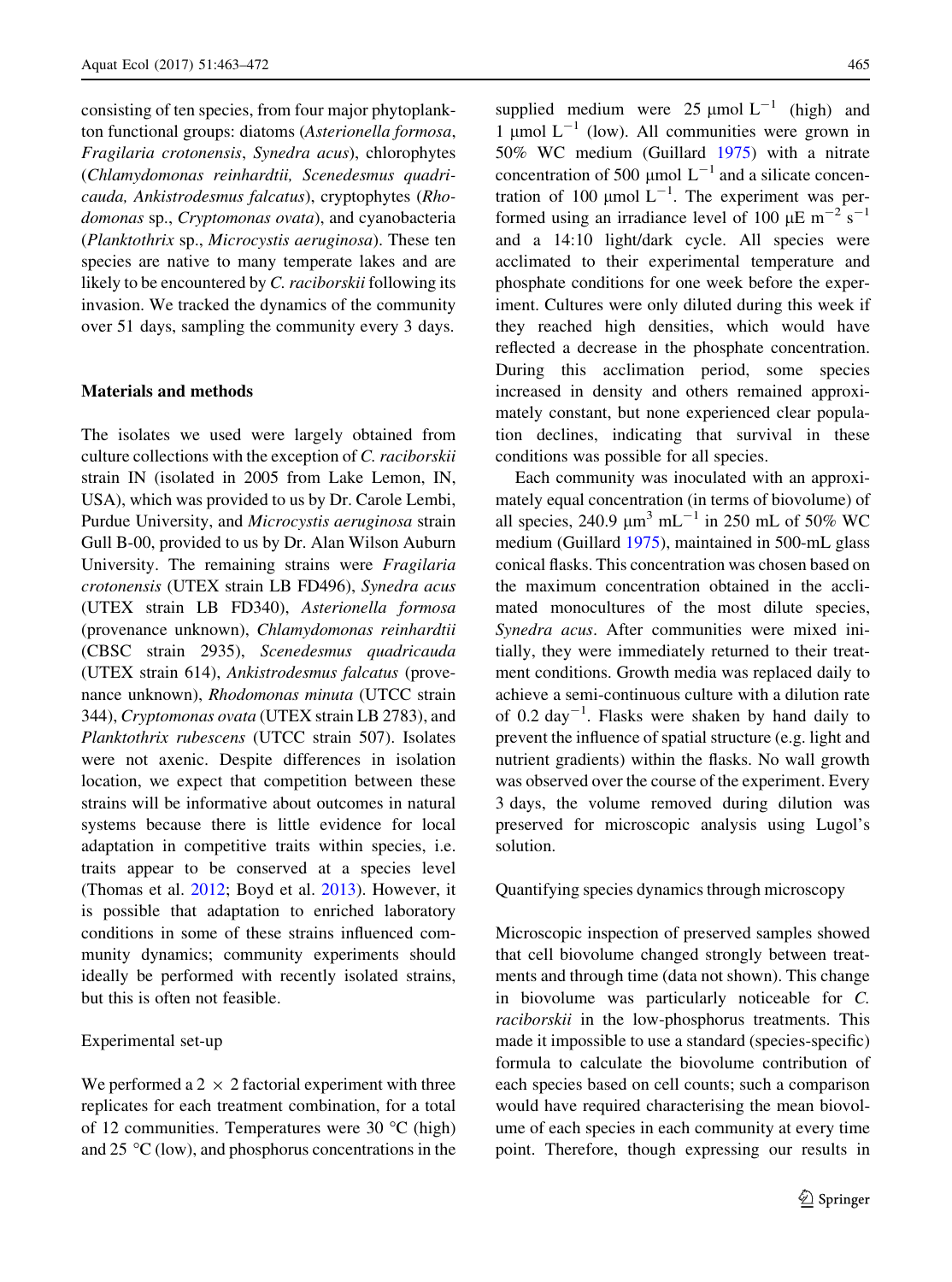terms of biovolume would have been preferable, we chose instead to compare species dynamics based on cell density. As we saw very strong dominance  $(>\!\!>\!\!99\!\%$ by cell density) by 1–2 species at the end of the experiment, we believe that our substantive conclusions would not have changed as a result of using biovolume estimates instead of cell density.

Species composition and cell densities were determined by microscopic counts. A total of 20 fields of a Palmer cell were counted at  $200 \times$  or  $400 \times$  magnification, depending on density, and cell densities estimated (detection limit of approximately 1000 cells  $mL^{-1}$ ). One sample was lost, a replicate of day 12 of the 25  $\degree$ C high-phosphorus treatment group. Transient dynamics were completed by approximately 24 days, which we observed during our sample counts. Therefore, we decided to count every third sample thereafter (i.e. every 9 days) to reduce experimental effort without reducing our understanding of the community's trajectory. During the latter half of the experiment, we also performed colorimetric analysis of dissolved nitrate and phosphate concentrations (Lachat QuikChem FIA, Lachat Instruments) in these samples, with a detection limit for phosphate of 1  $\mu$ g L<sup>-1</sup> (0.03  $\mu$ mol L<sup>-1</sup>) and for nitrate of 10 μg L<sup>-1</sup> (0.71 μmol L<sup>-1</sup>).

#### Statistical analysis

We performed two-way ANOVAs to identify whether temperature and phosphorus influenced the distributions of Shannon diversity (calculated based on species' cell densities) and phosphorus concentration at the end of the experiment. Concentrations of C. raciborskii differed by three orders of magnitude between phosphorus treatments. The species also went extinct (i.e. fell below our detection limit) in some of the high-phosphorus replicates, violating the distributional assumptions of ANOVAs, and so we used Welch's unequal variance  $t$  test to test for differences. Because of deviations of the residual distributions from normality, we avoided the use of a basic ANOVA when examining the effects of temperature and phosphorus on the rate of increase in C. raciborskii (i.e. the slope of C. raciborskii abundance against time). Instead, we resampled the data to generate 10,000 residual bootstraps of C. raciborskii log abundance against time. For each bootstrap, we compared the explanatory power of four models (temperature alone; phosphorus alone; both main effects but no interaction term; and both main effects and the interaction term). This allowed us to more carefully examine the influence of both variables on C. raciborskii's rate of increase.

We compared the models using small-sample corrected Akaike Information Criterion (AICc), a measure of the relative quality of different models (especially nested ones) when fitted to the same dataset (Burnham and Anderson [2002](#page-8-0)). Relative to standard AIC, AICc imposes a stronger penalty for increasing the number of model parameters and is preferred for datasets with a small number of points (AIC and AICc values converge at large sample sizes). When comparing two models fit to the same dataset, a lower AIC or AICc value indicates a better model fit. Delta AIC or AICc (i.e. the difference between model AIC or AICc values) is therefore used to characterise relative model quality. By convention, a delta AIC or AICc value of 2 indicates a significant difference in quality (Burnham and Anderson [2002\)](#page-8-0).

We also tested for differences between distributions of dissolved phosphate and nitrate at the end of the experiment using five nested linear models (only intercept; temperature alone; phosphorus alone; both main effects but no interaction term; and both main effects and the interaction term) which we compared using AIC.

All analyses were performed in the R statistical environment (R Core Team [2015\)](#page-8-0).

## Results

Phytoplankton community composition differed strongly between phosphorus treatments, but not temperature treatments (Fig. [1](#page-4-0)). Cylindrospermopsis raciborskii dominated under low-phosphorus conditions, and two chlorophytes (Chlamydomonas reinhardtii and Scenedesmus quadricauda) dominated under high-phosphorus conditions. The relative abundance of C. raciborskii was therefore highly dependent on phosphorus level (Welch's unequal variances t test,  $p < 0.001$ ); under low-phosphorus conditions, it was approximately 99% by cell (or filament) number. Consequently, community diversity declined in all treatments (Fig. [2](#page-4-0)) and the low-phosphorus treatments had the lowest diversity at the end of the study (Welch's unequal variances t test,  $p < 0.001$ ).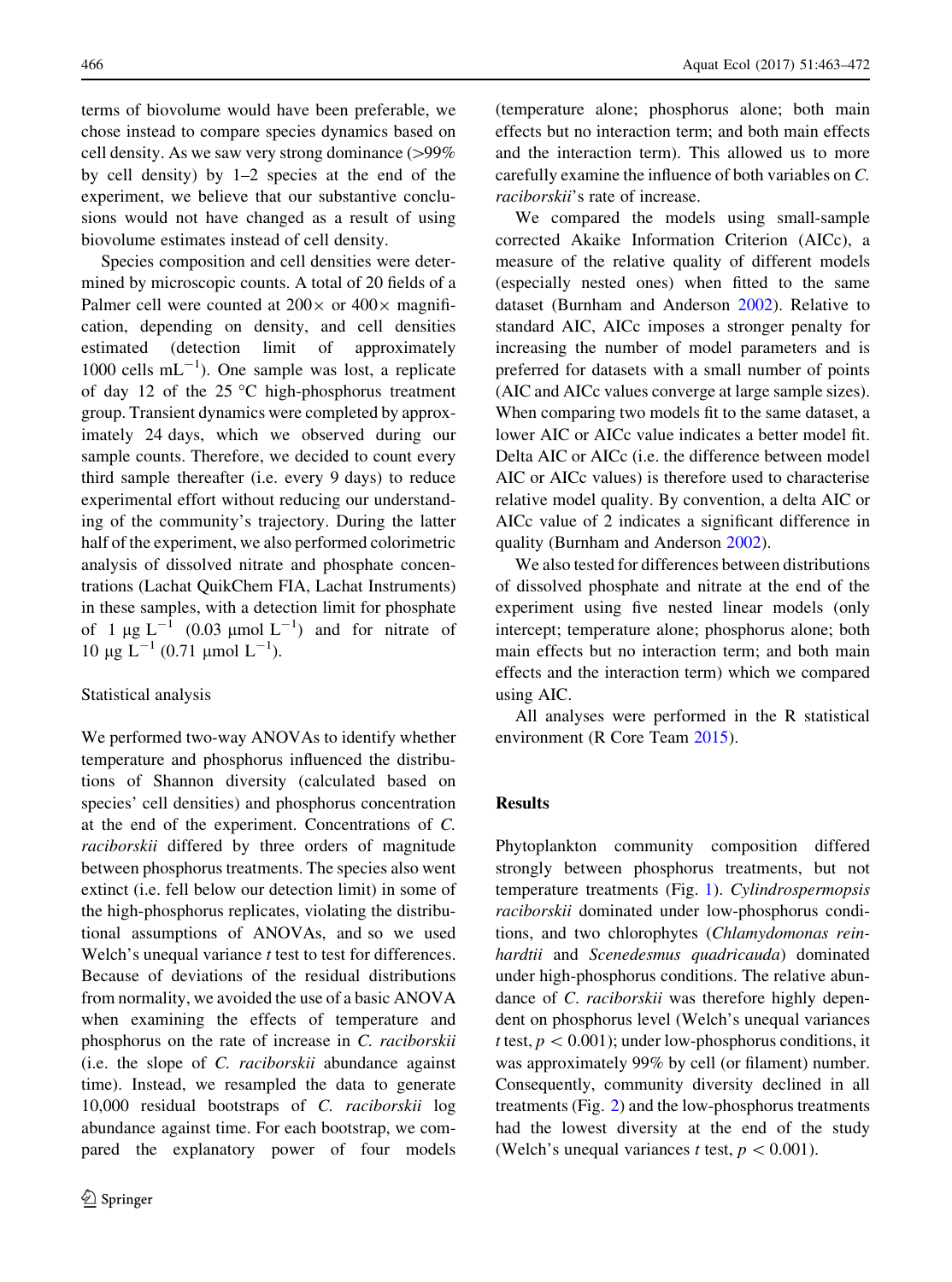<span id="page-4-0"></span>

Fig. 1 Community dynamics over the course of the experiment (six most abundant species shown). C. raciborskii dominates when phosphorus supply is low, and green algae dominate when phosphorus supply is high. Error bars represent standard error of the mean in three replicates. Cell densities below our detection limit (approximately 1000 cells  $mL^{-1}$ ) were assigned



Fig. 2 Dynamics of community diversity (Shannon index) over the course of the experiment. Error bars represent the standard error of the mean in three replicates. Note that the estimated diversity values at the earliest sampling dates are biased downwards because most species were below our detection limit at this point, especially in the low-phosphorus treatments

a value of 100 to enable plotting on a log scale. The biovolumes of individual cells/filaments changed over the course of the experiment in low-phosphorus treatments, especially in C. raciborskii. This may explain the sharp increase in C.raciborskii density in low-phosphorus treatments after day 20

There was no detectable effect of temperature or an interaction on the final abundance of C. raciborskii. We used 10,000 bootstrap simulations to test whether temperature and phosphorus influenced the rate of change of C. raciborskii within the communities (i.e. the slope of C. raciborskii log abundance against time). We compared the explanatory power of four models (temperature alone; phosphorus alone; both main effects but no interaction term; and both main effects and the interaction term) by AICc. In 55% of the bootstraps, the best model contained only phosphorus, while in the remaining 45%, the best model had phosphorus, temperature, and the interaction term. This mixed support indicates that phosphorus was the most important driver of dynamics, but that there may have been a weak role of temperature in influencing C. raciborskii's takeover of the community.

Most species went extinct during the experiment (Table [1](#page-5-0)). For each species in each treatment, we characterised the 'mean time to extinction' i.e. the duration till the species fell below our microscopy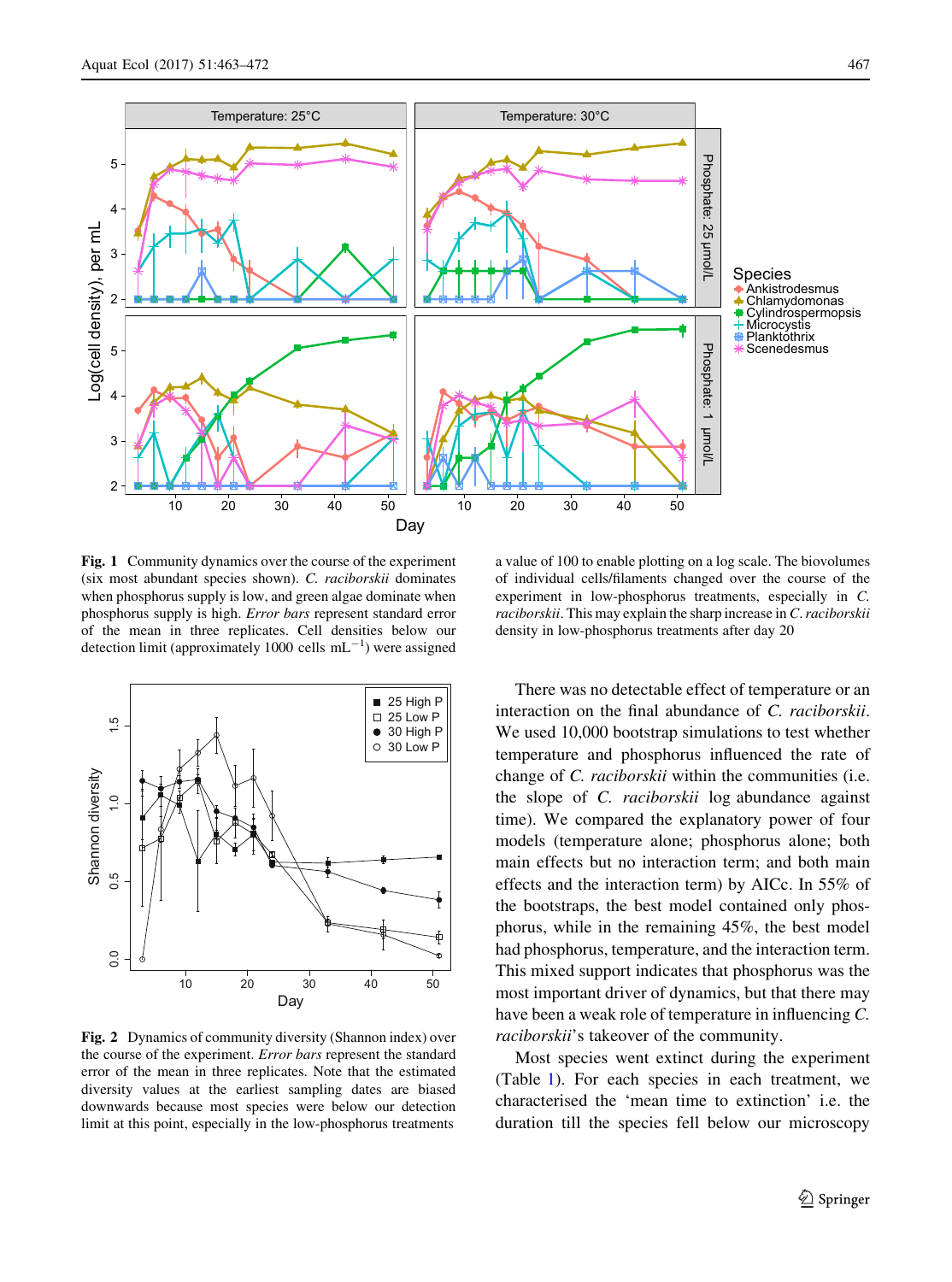| Functional group | <b>Species</b>                 | Average time (in days) to extinction |                    |                      |                    |
|------------------|--------------------------------|--------------------------------------|--------------------|----------------------|--------------------|
|                  |                                | $25^{\circ}/\text{high } P$          | $25^{\circ}/low P$ | $30^{\circ}/$ high P | $30^{\circ}/low$ P |
| Diatoms          | Synedra acus                   | <b>BD</b>                            | <b>BD</b>          | <b>BD</b>            | <b>BD</b>          |
|                  | Fragilaria crotonensis         | <b>BD</b>                            | <b>BD</b>          | <b>BD</b>            | <b>BD</b>          |
|                  | Asterionella formosa           | 15                                   | <b>BD</b>          | <b>BD</b>            | <b>BD</b>          |
| Chlorophytes     | Chlamydomonas reinhardtii      |                                      |                    |                      |                    |
|                  | Scenedesmus quadricauda        |                                      |                    |                      |                    |
|                  | Ankistrodesmus falcatus        | 33                                   |                    |                      |                    |
| Cryptophytes     | Cryptomonas ovata              | 12                                   | <b>BD</b>          | 12                   | 12                 |
|                  | Rhodomonas sp.                 | 15                                   | 18                 | 24                   | 18                 |
| Cyanobacteria    | Microcystis aeruginosa         |                                      |                    | 42                   | 33                 |
|                  | Planktothrix sp.               | 18                                   | <b>BD</b>          |                      | 15                 |
|                  | Cylindrospermopsis raciborskii |                                      |                    | 24                   |                    |

<span id="page-5-0"></span>Table 1 Mean time to extinction for each species in all treatments over the 51-day experiment

Communities were sampled every 3 days. Note that some species never increased beyond the detection limit ('BD'), and others never went extinct (indicated with a dash)

BD below detection limit in all samples

detection limit for the final time (in a few cases, it fluctuated around the detection limit for a short period; Fig. [1;](#page-4-0) Table 1). The diatoms (Synedra acus, Fragilaria crotonensis, and Asterionella formosa) did not reproduce rapidly enough to rise beyond the detection limit despite surviving a week-long acclimation period without declining in density. The temperature conditions may have been at the limits of their tolerance, and the daily dilution therefore drove a rapid decline in their abundance. The cryptophytes (Cryptomonas ovata and Rhodomonas sp.) persisted for longer (Table 1), but fluctuated at very low densities.

The increase in community cell density through the experiment in all treatments is reflected in the decline in dissolved nutrients (Fig. [3\)](#page-6-0). Phosphate, which was expected to be the limiting nutrient, declined rapidly at the beginning of the experiment, but remained approximately constant from day 18 (we sampled sparsely before this, so this may have occurred at an earlier time point). However, there remained approximately tenfold greater phosphate in the high-phosphorus communities than in the low-phosphorus ones. In contrast, nitrate continued to decline throughout the course of the experiment (Fig. [3](#page-6-0)). Concentrations of both nutrients at the end were strongly influenced by phosphate supply level ( $p<0.001$ ), with temperature possibly having a weak effect (AIC of a model including a temperature term is  $\langle 2 \rangle$  higher than the model with phosphate alone).

# **Discussion**

Our experiments demonstrate that C. raciborskii is highly competitive under low-phosphorus conditions and strongly reduces diversity (Figs. [1](#page-4-0), [2](#page-4-0)). Green algae were better competitors under high-phosphorus conditions, suggesting that they were able to take up nutrients quickly and reproduce more rapidly than C. raciborskii under similar conditions. Growth may also have been limited by other factors (such as nitrate or light) in the high-phosphorus treatments for which green algae are better competitors.

Previous studies have shown that C. raciborskii is able to perform well under phosphorus-depleted conditions (Isvánovics et al. [2000;](#page-8-0) Wu et al. [2012b\)](#page-9-0) and dominated communities in field mesocosms (Chislock et al. [2014](#page-8-0)), but this has not been previously demonstrated in a controlled laboratory study. All else being equal, *C. raciborskii* appears capable of competing in low-phosphorus lakes, a habitat infrequently dominated by toxic cyanobacteria, particularly diazotrophs. This may be because phosphorus concentrations in lakes can be far lower than the concentration we supplied, but we note that by the end of each 3-day period, it was depleted to approximately 0.1  $\mu$ mol L<sup>-1</sup> in our low-phosphorus treatments. Another possibility is that physical mixing or covariance between environmental factors (such as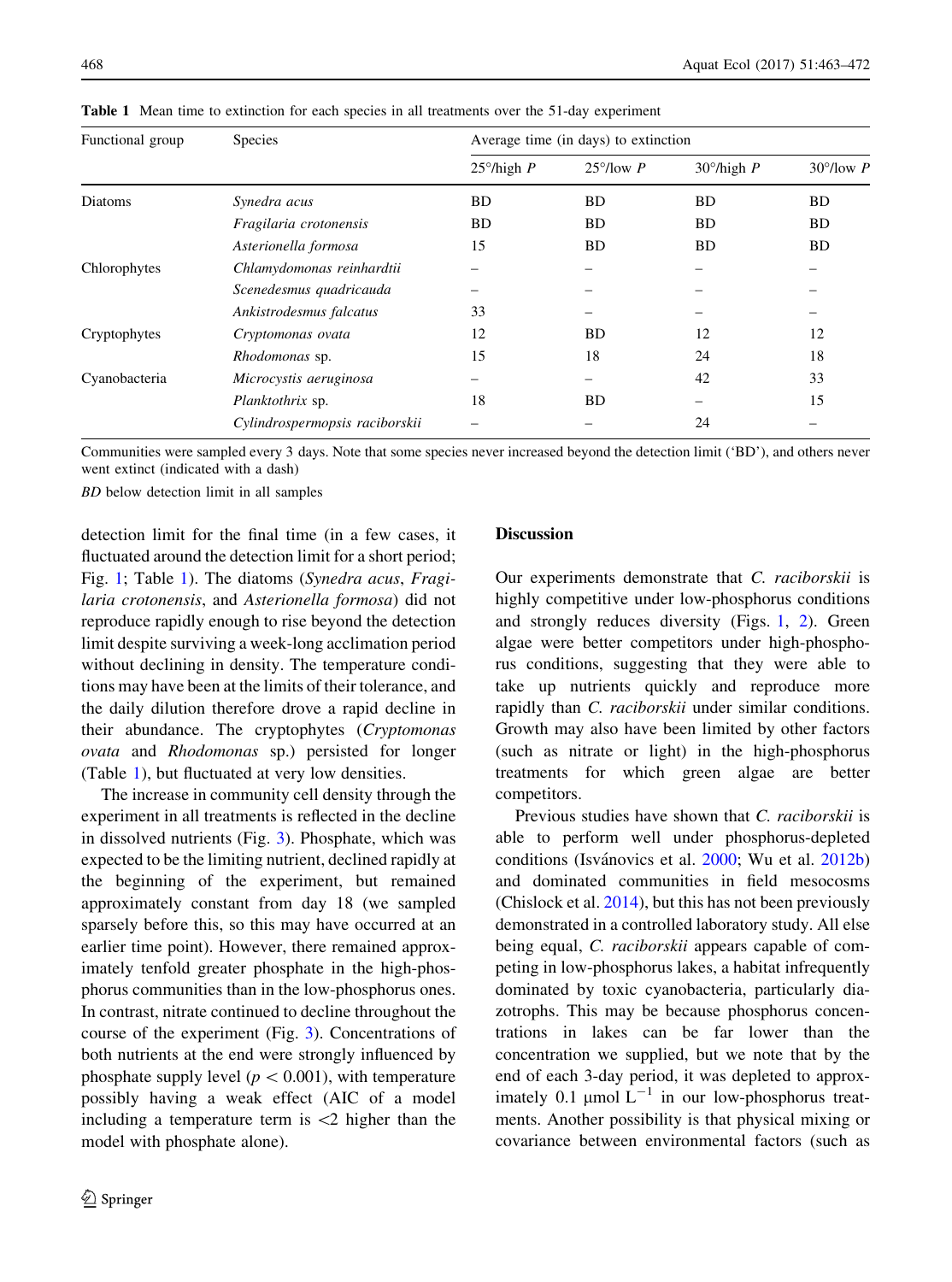<span id="page-6-0"></span>

Fig. 3 Dynamics of dissolved phosphate and nitrate over the course of the experiment. Phosphate concentrations decrease rapidly at the start of the experiment and then stabilise at the

light and nutrients)—which we largely removed in our experiment—may contribute to their relative lack of success. Unexpectedly, given the attention that temperature has received in explaining its spread (Briand et al. [2004\)](#page-8-0), we found at most a weak effect of temperature on competitive ability (Fig. [1](#page-4-0)). Cylindrospermopsis raciborskii's dominance in low-phosphorus treatments was reflected in a greater decline in dissolved phosphate in these communities (Fig. 3). Dissolved phosphate in the high-phosphorus treatments declined to levels similar to the starting concentration in the low-phosphorus treatments. However, concentrations in the low-phosphorus treatments were an order of magnitude lower at the end of the experiment. Cylindrospermopsis raciborskii can therefore tolerate and grow at lower phosphorus concentrations than the other species in our study, possibly indicating that it has a lower  $R^*$ (minimum equilibrium resource concentration; Til-man [1982\)](#page-9-0) for phosphorus at both 25 and 30  $^{\circ}$ C. If its  $R^*$  is indeed lower and there was additional phosphate available in the high-phosphorus treatments, why did *C. raciborskii* not take over in these communities as well and reduce the phosphate concentrations further? We believe that this is due to the fluctuations in phosphate introduced by our semi-continuous culture method.



point where it limits growth. In the low-phosphorus treatments, nitrate concentrations gradually decrease even after phosphate appears to stop declining. Note that Y-axes are on a log scale

The evidence for the effects of nutrient pulses on cyanobacteria, and C. raciborskii in particular, is unclear and the subject requires additional experimentation to address. Some HAB-forming cyanobacteria are able to physiologically 'anticipate' pulses and optimise their uptake response to them, allowing them to benefit from periodic supply (Aubriot et al. [2011](#page-7-0); Aubriot and Bonilla [2012\)](#page-7-0). Field experiments with C. raciborskii appear to support a modest increase in its proportion of the community and possibly abundance, with pulsed phosphate additions (although this was not controlled for with non-pulsed phosphate addition) (Posselt et al. [2009\)](#page-8-0). In contrast, experiments with C. raciborskii laboratory cultures clearly show that it is negatively affected by large phosphorus pulses (Isvánovics et al.  $2000$ ), but possibly benefits from small, frequent ones (Amaral et al. [2014;](#page-7-0) Willis et al. [2015\)](#page-9-0). The larger phosphate pulses in our highphosphorus treatment may have effectively increased its  $R^*$  for phosphorus in these conditions by preventing C. raciborskii from acclimating to the lowphosphorus conditions occurring between dilutions. Additional evidence for this can be found in the slow but steady decline in dissolved nitrogen over the entire course of the experiment (Fig. 3).

The continued decline in nitrate after phosphate concentration had plateaued strongly implies that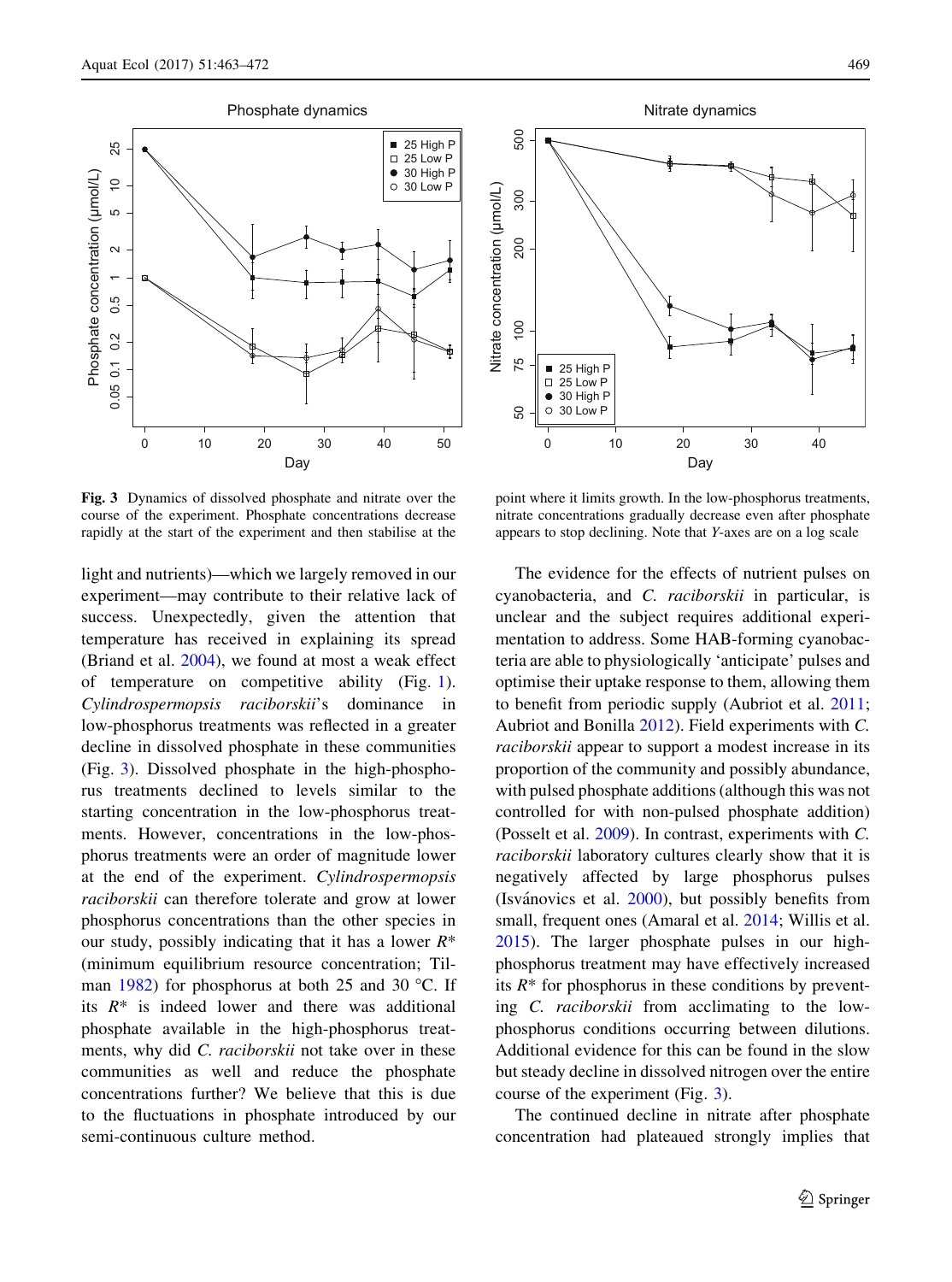<span id="page-7-0"></span>phosphorus-use efficiency continued to increase several weeks after the experiment began. We observed a large decline in the filament size (both length and width) of *C. raciborskii* in the low-phosphorus treatments later in the experiment, which further supports this explanation. This suggests that physiological acclimation to low-phosphorus conditions in C. raciborskii may give it a strong competitive advantage, although this will require additional work to establish. In contrast, the fast-growing green algae Scenedesmus quadricauda and Chlamydomonas reinhardtii may be well adapted to resource-rich pulsed conditions and have a weaker acclamatory response.

If our assumptions about the effect of nutrient pulses on C. raciborskii are correct, our results imply that if a similar experiment was performed in a chemostat, C. raciborskii would dominate by driving the phosphorus concentration well below the level reached in the high-phosphorus treatment. Overall, our results suggest that increases in peak summer temperature are unlikely to have a large effect on C. raciborskii's invasion. This assumes that regular phosphate pulses characterise lake nutrient dynamics adequately. However, in lakes that experience a more steady inflow of nutrients, C. raciborskii may prove to be a better competitor.

Peak summer temperature may not be the critical determinant of invasion success, however. Field studies have shown that the period of time during which temperatures are above  $15-17$  °C may be more important, as this is a threshold below which C. raciborskii is not capable of growth (Wiedner et al. [2007\)](#page-9-0). This has also received recent experimental support, with multiple strains of C. raciborskii being found to exhibit a  $T_{\text{min}}$  (minimum persistence temperature, or the temperature below which population growth rate is negative) between 15 and 18  $^{\circ}$ C (Thomas and Litchman [2016](#page-9-0)).  $T_{\text{min}}$  is also nutrient dependent, with nitrogen deprivation increasing this value (i.e. decreasing low-temperature tolerance). Temperature–nutrient interactions may therefore still play an important role in determining C. raciborskii's spread and invasion, but they may be more relevant at temperatures in spring and early summer, when akinete germination occurs.

Differences between experimental conditions and natural ecosystems are inevitable. The existence of trait and toxin diversity within species, as well as variation in the dynamics of light, temperature, nutrients, and

predators, are among the factors likely to play important roles in determining invasion outcomes in specific lakes. Nonetheless, controlled microcosm experiments are valuable because they offer us the ability to disentangle mechanisms, which should lead to better predictive ability on average. Our experiment strongly indicates that phosphate concentrations are more important for *C. raciborskii's* success than variation in summer temperatures, information that is more difficult to come by through monitoring of natural ecosystems. A combination of theory, experiments, and observation is likely to provide us with the most fruitful path towards understanding.

The invasion of C. raciborskii has important implications for public health, and understanding the environmental and physiological reasons behind its competitive success and spread is an important challenge for freshwater ecologists. Replicated community experiments such as this allow us to rigorously test hypotheses attempting to explain its spread, as well as forecast the future of the invasion and the consequences for aquatic ecosystems. Our work points towards phosphorus as being a far more important determinant of its success than summer temperature variation. However, we believe that the interaction of nutrients with spring and fall temperatures has the potential to limit C. raciborskii's growth and deserves further investigation.

Acknowledgements This research was supported by the NSF Grants DEB 06-10531 and DEB 08-45932 to EL. We thank Carole Lembi and Alan Wilson for providing us with the C. raciborskii and M. aeruginosa cultures, respectively, and Allyson Hutchens and Pamela Woodruff for help with the experiment. This is Kellogg Biological Station Contribution No. 1715.

## References

- Amaral V, Bonilla S, Aubriot L (2014) Growth optimization of the invasive cyanobacterium Cylindrospermopsis raciborskii in response to phosphate fluctuations. Eur J Phycol 49:134–141. doi[:10.1080/09670262.2014.897760](http://dx.doi.org/10.1080/09670262.2014.897760)
- Aubriot L, Bonilla S (2012) Rapid regulation of phosphate uptake in freshwater cyanobacterial blooms. Aquat Microb Ecol 67:251–263. doi[:10.3354/ame01596](http://dx.doi.org/10.3354/ame01596)
- Aubriot L, Bonilla S, Falkner G (2011) Adaptive phosphate uptake behaviour of phytoplankton to environmental phosphate fluctuations. FEMS Microbiol Ecol 77:1–16. doi[:10.1111/j.1574-6941.2011.01078.x](http://dx.doi.org/10.1111/j.1574-6941.2011.01078.x)
- Boyd PW, Rynearson TA, Armstrong EA et al (2013) Marine phytoplankton temperature versus growth responses from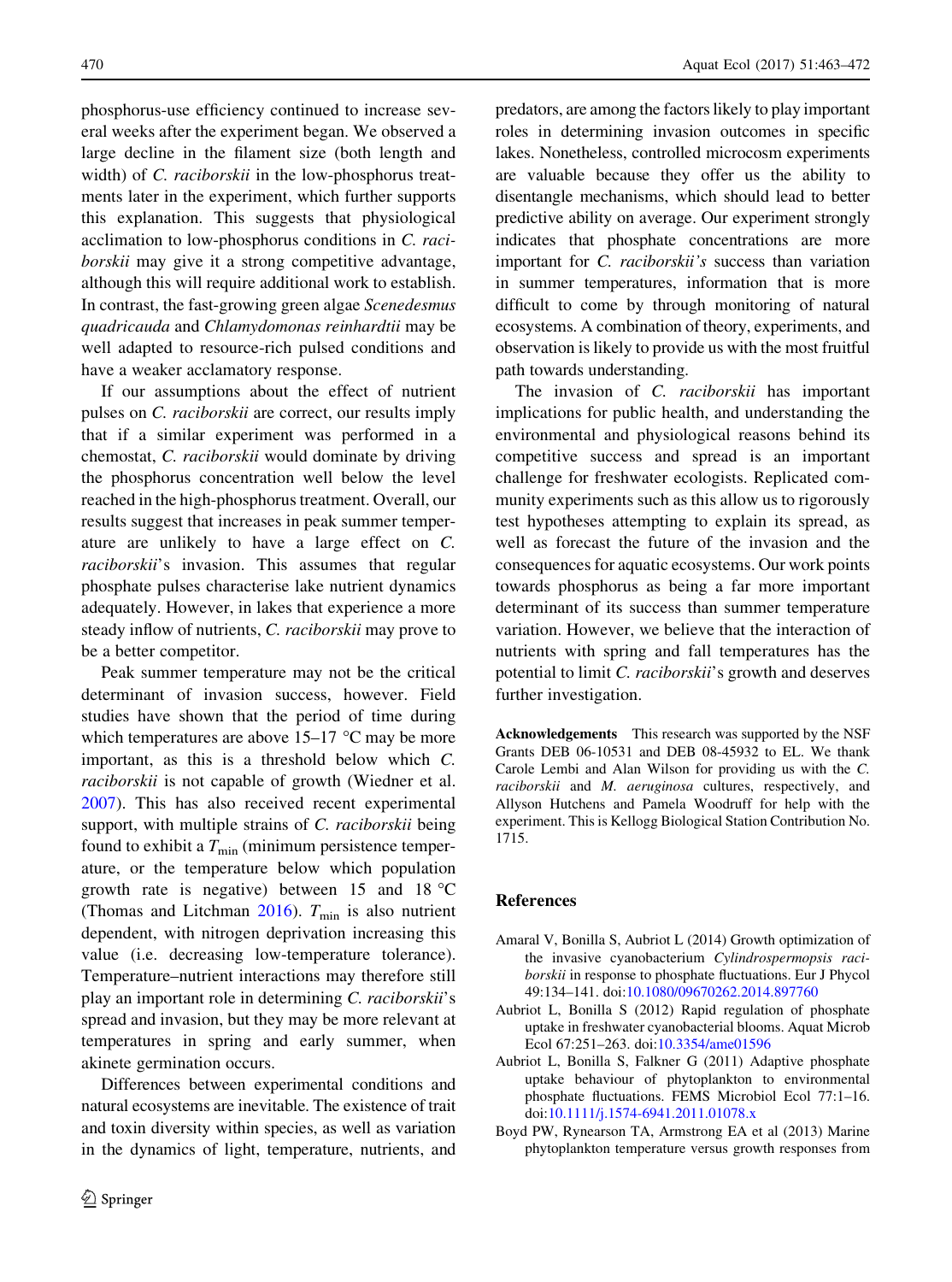<span id="page-8-0"></span>polar to tropical waters—outcome of a scientific community-wide study. PLoS ONE 8:e63091

- Briand J-F, Leboulanger C, Humbert J-F et al (2004) Cylindrospermopsis raciborskii (Cyanobacteria) invasion at mid-latitudes: selection, wide physiological tolerance, or global warming? J Phycol 40:231–238. doi:[10.1111/j.](http://dx.doi.org/10.1111/j.1529-8817.2004.03118.x) [1529-8817.2004.03118.x](http://dx.doi.org/10.1111/j.1529-8817.2004.03118.x)
- Burford MA, Beardall J, Willis A et al (2016) Understanding the winning strategies used by the bloom-forming cyanobacterium Cylindrospermopsis raciborskii. Harmful Algae 54:44–53
- Burnham KP, Anderson DR (2002) Model selection and multimodel inference: a practical information-theoretic approach, 2nd edn. Springer, New York
- Chislock MF, Sharp KL, Wilson AE (2014) Cylindrospermopsis raciborskii dominates under very low and high nitrogen-tophosphorus ratios. Water Res 49:207–214. doi:[10.1016/j.](http://dx.doi.org/10.1016/j.watres.2013.11.022) [watres.2013.11.022](http://dx.doi.org/10.1016/j.watres.2013.11.022)
- da Costa SM, Ferrão-Filho ADS, Azevedo SM (2013) Effects of saxitoxin- and non-saxitoxin-producing strains of the cyanobacterium Cylindrospermopsis raciborskii on the fitness of temperate and tropical cladocerans. Harmful Algae 28:55–63
- de Stasio BT, Hill DK, Kleinhans JM, Nibbelink NP (1996) Potential effects of global climate change on small northtemperate lakes: physics, fish, and plankton. Limnol Oceanogr 41:1136–1149
- Drake JA, Huxel GR, Hewitt CL (1996) Microcosms as models for generating and testing community theory. Ecology 77:670–677
- Figueredo CC, Giani A, Bird DF (2007) Does allelopathy contribute to Cylindrospermopsis raciborskii (Cyanobacteria) bloom occurrence and geographic expansion? J Phycol 43:256–265. doi:[10.1111/j.1529-8817.2007.00333.x](http://dx.doi.org/10.1111/j.1529-8817.2007.00333.x)
- Grover JP (1988) Dynamics of competition in a variable environment: experiments with two diatom species. Ecology 69:408–417
- Grover JP (1991) Dynamics of competition among microalgae in variable environments: experimental tests of alternative models. Oikos 62:231–243. doi:[10.2307/3545269](http://dx.doi.org/10.2307/3545269)
- Guillard RRL (1975) Culture of phytoplankton for feeding marine invertebrates. In: Smith WL, Chantey MH (eds) Culture of Marine Invertebrate Animals. Plenum Press, New York, pp 29–60
- Hawkins PR, Runnegar MTC, Jackson ARB, Falconer IR (1985) Severe hepatotoxicity caused by the tropical cyanobacterium (blue-green alga) Cylindrospermopsis raciborskii (Woloszynska) Seenaya and Subba Raju isolated from a domestic water supply reservoir. Appl Environ Microbiol 50:1292–1295
- Heisler J, Gilbert PM, Burkholder JM et al (2008) Eutrophication and harmful algal blooms: a scientific consensus. Harmful Algae 8:3–13
- Isvánovics V, Shafik HM, Présing M, Juhos S (2000) Growth and phosphate uptake kinetics of the cyanobacterium, Cylindrospermopsis raciborskii (Cyanophyceae) in throughflow cultures. Freshw Biol 43:257–275. doi:[10.](http://dx.doi.org/10.1046/j.1365-2427.2000.00549.x) [1046/j.1365-2427.2000.00549.x](http://dx.doi.org/10.1046/j.1365-2427.2000.00549.x)
- Kehoe M, Brien KRO, Grinham A, Burford MA (2015) Primary production of lake phytoplankton, dominated by the cyanobacterium Cylindrospermopsis raciborskii, in

response to irradiance and temperature. Inland Waters 5:93–100. doi:[10.5268/IW-5.2.778](http://dx.doi.org/10.5268/IW-5.2.778)

- Kosten S, Huszar VLM, Bécares E et al (2012) Warmer climates boost cyanobacterial dominance in shallow lakes. Glob Chang Biol 18:118–126. doi[:10.1111/j.1365-2486.2011.](http://dx.doi.org/10.1111/j.1365-2486.2011.02488.x) [02488.x](http://dx.doi.org/10.1111/j.1365-2486.2011.02488.x)
- Litchman E (2010) Invisible invaders: non-pathogenic invasive microbes in aquatic and terrestrial ecosystems. Ecol Lett 13:1560–1572. doi:[10.1111/j.1461-0248.2010.01544.x](http://dx.doi.org/10.1111/j.1461-0248.2010.01544.x)
- Marinho MM, Souza MBG, Lürling M (2013) Light and phosphate competition between Cylindrospermopsis raciborskii and Microcystis aeruginosa is strain dependent. Microb Ecol 66:479–488. doi:[10.1007/s00248-013-0232-1](http://dx.doi.org/10.1007/s00248-013-0232-1)
- Moisander PH, Cheshire LA, Braddy J et al (2012) Facultative diazotrophy increases Cylindrospermopsis raciborskii competitiveness under fluctuating nitrogen availability. FEMS Microbiol Ecol 79:800–811. doi[:10.1111/j.1574-](http://dx.doi.org/10.1111/j.1574-6941.2011.01264.x) [6941.2011.01264.x](http://dx.doi.org/10.1111/j.1574-6941.2011.01264.x)
- Padisák J (1997) Cylindrospermopsis raciborskii (Woloszynska) Seenayya et Subba Raju, an expanding, highly adaptive cyanobacterium: worldwide distribution and review of its ecology. Arch für Hydrobiol Suppl Monogr Beiträge 107:563–593
- Paerl HW, Huisman J (2009) Climate change: a catalyst for global expansion of harmful cyanobacterial blooms. Environ Microbiol Rep 1:27–37. doi[:10.1111/j.1758-2229.](http://dx.doi.org/10.1111/j.1758-2229.2008.00004.x) [2008.00004.x](http://dx.doi.org/10.1111/j.1758-2229.2008.00004.x)
- Posselt AJ, Burford MA, Shaw G (2009) Pulses of phosphate promote dominance of the toxic cyanophyte Cylindrospermopsis raciborskii in a subtropical water reservoir. J Phycol 45:540–546. doi:[10.1111/j.1529-8817.2009.00675.x](http://dx.doi.org/10.1111/j.1529-8817.2009.00675.x)
- R Core Team (2015) R: a language and environment for statistical computing. R Foundation for Statistical Computing, Vienna, Austria
- Reay DS, Nedwell DB, Priddle J, Ellis-Evans JC (1999) Temperature dependence of inorganic nitrogen uptake: reduced affinity for nitrate at suboptimal temperatures in both algae and bacteria. Appl Environ Microbiol 65:2577–2584
- Rzymski P, Poniedziałek B, Kokociński M et al (2014) Interspecific allelopathy in cyanobacteria: cylindrospermopsin and Cylindrospermopsis raciborskii effect on the growth and metabolism of Microcystis aeruginosa. Harmful Algae 35:1–8. doi[:10.1016/j.hal.2014.03.002](http://dx.doi.org/10.1016/j.hal.2014.03.002)
- Shafik HM, Herodek S, Présing M, Vörös L (2001) Factors effecting growth and cell composition of cyanoprokaryote Cylindrospermopsis raciborskii (Wołoszyńska) Seenayya et Subba Raju. Arch für Hydrobiol Suppl Algol Stud 140:75–93
- Sinha R, Pearson LA, Davis TW et al (2012) Increased incidence of Cylindrospermopsis raciborskii in temperate zones—is climate change responsible? Water Res 46:1408–1419. doi:[10.1016/j.watres.2011.12.019](http://dx.doi.org/10.1016/j.watres.2011.12.019)
- Smith VH, Foster BL, Grover JP et al (2005) Phytoplankton species richness scales consistently from laboratory microcosms to the world's oceans. PNAS 102:4393–4396
- Soares MCS, Lürling M, Huszar VLM (2013) Growth and temperature-related phenotypic plasticity in the cyanobacterium Cylindrospermopsis raciborskii. Phycol Res 61:61–67. doi:[10.1111/pre.12001](http://dx.doi.org/10.1111/pre.12001)
- Sperfeld E, Schmidtke A, Gaedke U, Weithoff G (2010) Productivity, herbivory, and species traits rather than diversity